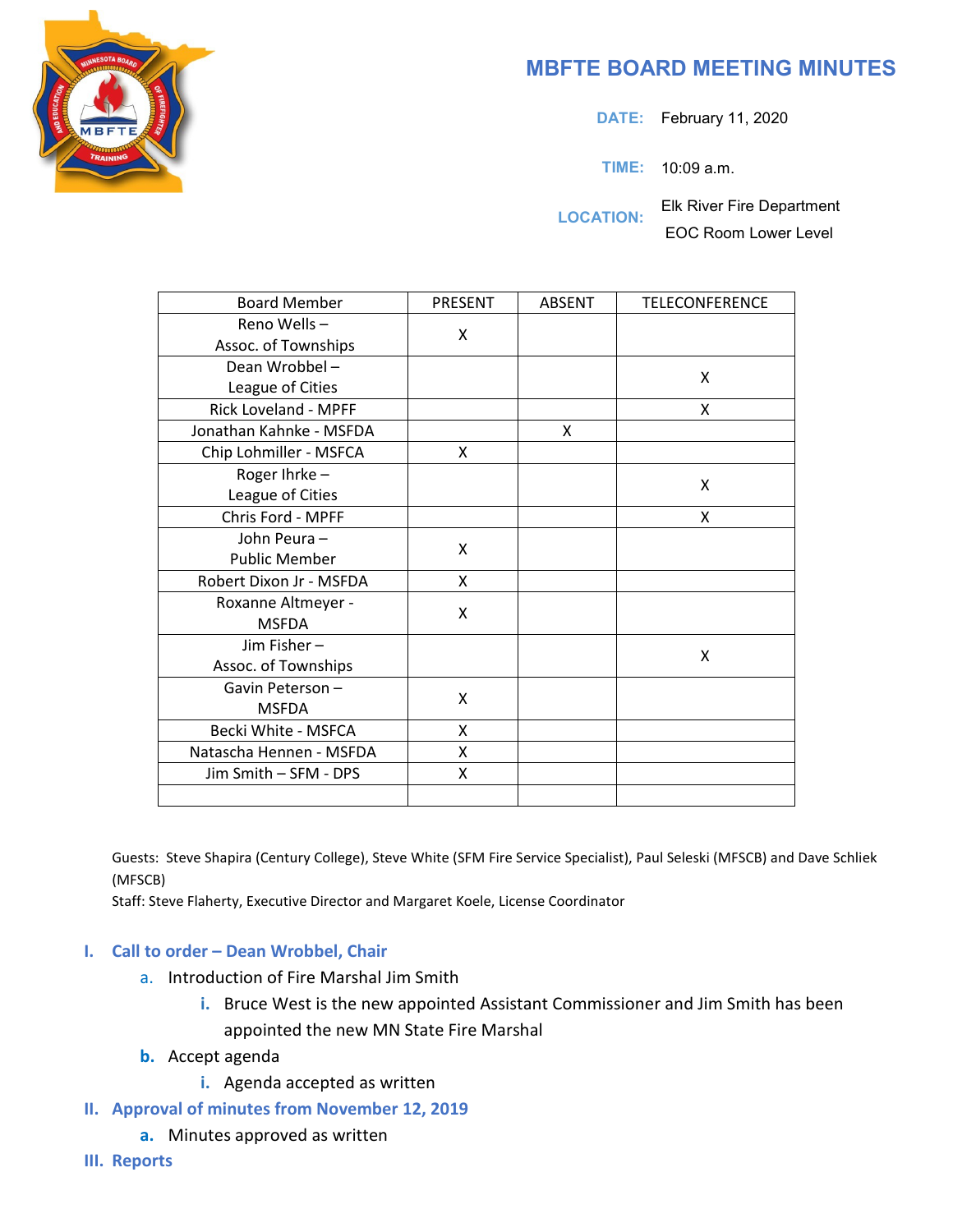- **a.** Treasurer, Becki White
	- **i.** Financials are in order as presented
		- 1. Out of \$4.265 million budget, we have \$3.5 unexpended to date, which majority is in reimbursements to be disbursed
			- **i.** Financials approved as presented
			- **b.** FSA balance, Marshal Smith
				- **i.** \$8,721,531.67
- **b.** Executive Director, Steve Flaherty
	- **i.** Target Solutions pilot program update
		- 1. The pilot program has started to roll out with two regions on board at this time
	- **ii.** Leadership course has come in under budget from projection and the feedback has been very positive taking the program off site from Camp Ripley to a hotel
	- **iii.** Reimbursements are still coming in, but is still early in fiscal year
	- **iv.** Sourcewell funding is at \$184 per firefighter for region 5, fire/EMS/law enforcement/public health
		- 1. They are talking about expanding their reimbursements in that region
		- 2. We only administer the program with an administrative fee added in for our staff time
	- **v.** MBFTE staff has been busy with Target Solutions, certification board transition, fire schools/conferences and license renewal
- **c.** Executive Committee, Chair Dean Wrobbel
	- **i.** Met on January 28<sup>th</sup>
		- **1.** MFSCB joint meeting, presented 2019 certification data
			- **a.** Certification has been average the last few years, they go up when we have had more one time funding from the FSA for special projects that include certification
			- **b.** New NFPA standards are being rolled out
			- **c.** New instructor certification from Pro Board
		- **2.** The board will need to consider one time funding from FSA and where the priorities will be for the request
		- **3.** New instructor information from Pro Board
		- **4.** MBFTE audit will be wrapped up at the end of FY20
		- **5.** Dave Schliek asked for additional funding for live burn instructors
- **d.** Training Committee, Chair
	- **i.** Met on January 28th
		- **1.** Dave Schliek commented on how well the Target Solutions is working
		- **2.** Mike Nelson from South Metro Fire asked for L380, L381 and L481 to be considered for funding through the MBFTE, Steve Flaherty will talk with DNR, as it is a very labor intensive program
			- **a.** Cost is \$26000 for 24 people, plus all the personnel that would be needed to host the course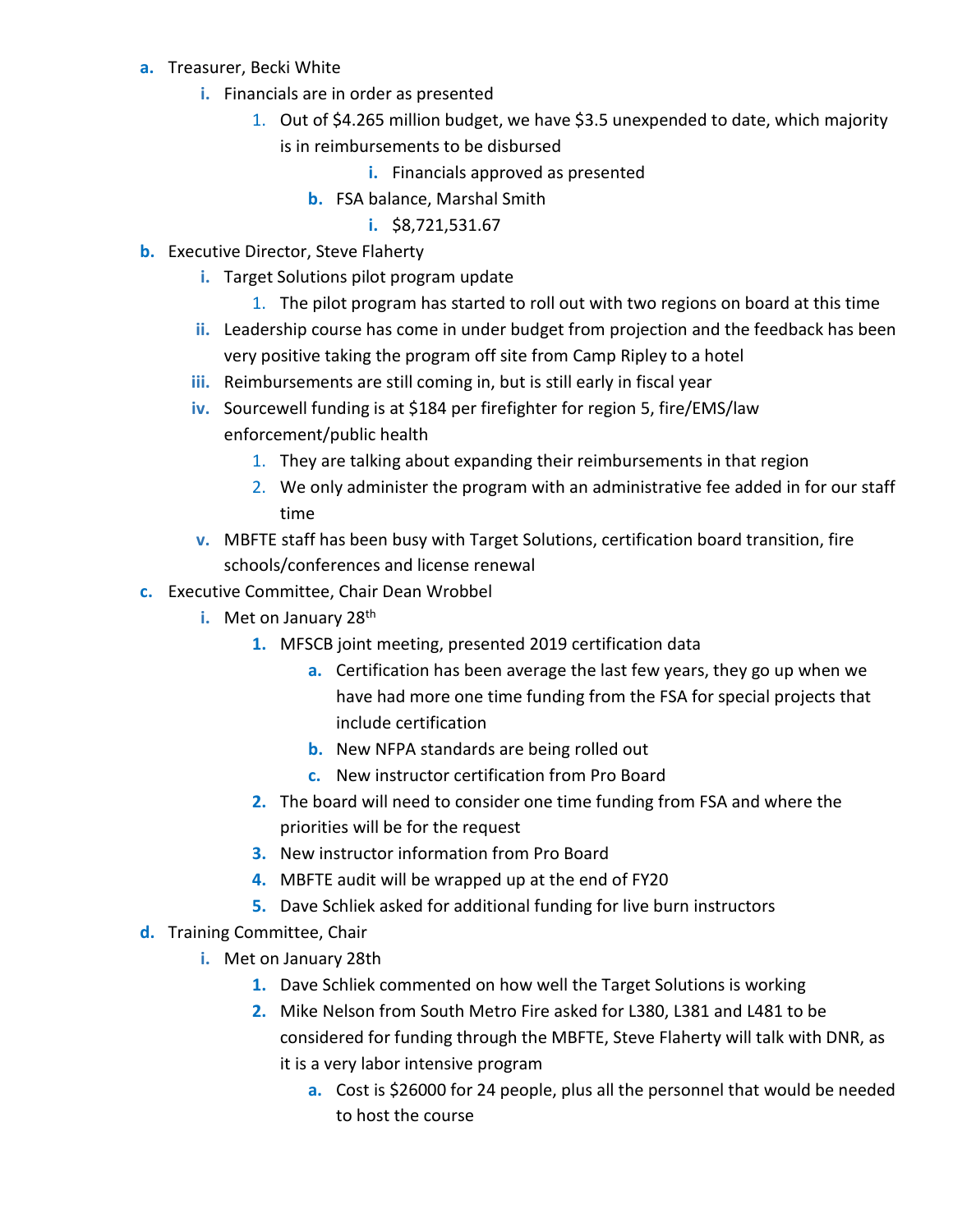- **3.** Chip Lohmiller asked about EMS certified instructors under the qualified instructor program and it was discussed that if someone is certified through the state of MN DOT or EMSRB that supersedes our requirements and they would be listed under the expert part of the application
- **4.** Dave Schliek (MFSCB) asked for someone on our board to be on their NFPA1041 expert committee and Becki White volunteered to sit on that committee to review the standard and testing procedures
- **e.** Licensing Coordinator, Margaret Koele
	- **i.** License renewal going well
		- **1.** 4006 licenses to renew
			- **a.** 2177 full time
			- **b.** 77 part time
			- **c.** 1206 paid on call
			- **d.** 467 Volunteer
			- **e.** 79 no department
				- **i.** Currently in statute if they are not affiliated with a department they cannot renew the license
		- 2. We have well over 500 renewed at this time
			- **a.** Waiting for verification 570
			- **b.** Waiting for payment 200
		- 3. We have 219 departments that pay the license fee
			- **a.** We just licensed three new full departments
- **f.** Fire Service Specialist Report
	- **i.** Steve White, FSS Northwest, reports:
		- **1.** John Ehret has moved into an interim Supervisor position at the office created by the appointment of Bruce West to Deputy Commissioner and Jim Smith appointed to Fire Marshal, so the other FSS are helping fill in for him where needed
		- **2.** There is a decent turnover in Chiefs, we are getting a better handle on getting contact information quickly when this is happening
		- **3.** When departments are contacted by Target Solutions we are following up to makes sure they are getting on board with the requests quickly
		- **4.** Service planning grant received six applications requesting approximately \$264,000, all received a portion of the \$150,000 available in the grant award
		- **5.** Fire deaths for 2020 is 5 of 9 caused by smoking related incidents

## **IV. Public comment**

- **a.** Dave Schliek (MFSCB) would like to share comment during certification board report
- **V. Old business**
	- a. Board appointment update
		- **i.** Chris Ford 1/6/2020
			- 1. Margaret Koele is waiting for reply back from new contacts at the Governor office on appointment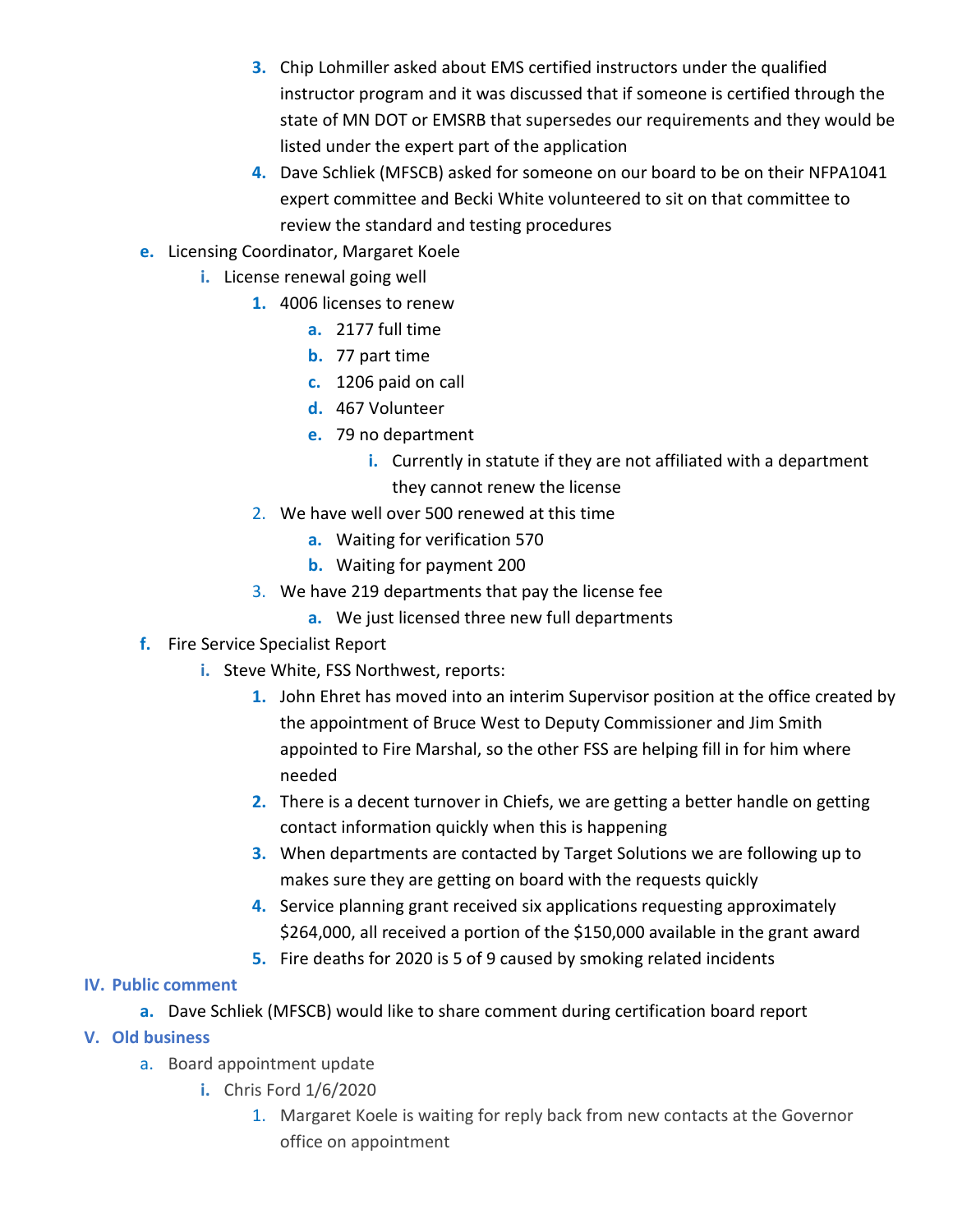- b. Certification Board transition, Steve Flaherty, Executive Director
	- **i.** We were the only one to respond to the RFP for the position of Executive Director of MFSCB when their current directors contract expires (this would be under the State Fire Marshal Division/under MBFTE)
		- 1. In January there were presentations of the respondents, in which we were the only one to respond
			- **a.** At this meeting questions were answered that their transition committee had regarding the RFP, so they could make a recommendation to their board
		- 2. Their board meeting was held on January  $30<sup>th</sup>$  and they approved the transition of the certification program coming to the State Fire Marshal Division at the end of the current Executive Directors contract, which is up at the end of 2023
			- **a.** Dave Schliek (MFSCB) commented that the proposal was not unanimous with two votes with one descending and one abstain, but the board voted to allow the Fire Marshal Division to move forward to prepare draft legislation
				- **i.** The transition committee has a fair amount of concerns that were discussed at the board meeting and the transition committee meeting
				- **ii.** The board has listed their concerns and sent a letter to Fire Marshal Smith
					- 1. They have asked for updates on legislation and they hope that the legislation will address their concerns
				- **iii.** Two regions in the state of MN were not in favor of moving, but after discussion they did vote in favor of allowing legislation to be drafted
				- **iv.** They will see what the proposed legislation will be in September or October and they will see how that shakes out
	- **ii.** Approval needed by MBFTE to move forward with this concept of certification coming under MBFTE
		- 1. Chip Lohmiller motioned to move forward with legislation to bring the certification board to the State Fire Marshal office under the MBFTE, Natascha Hennen second the motion
			- **a.** Rick Loveland asked about any cost to us or fiscal note attached in bringing the certification board over under the MBFTE and can it be handled under our current operational budget or do we need to adjust it now to move forward
				- **i.** Steve Flaherty commented that there will be some sort of fiscal note attached to this, as additional staffing will need to be hired, several meetings that will take place, legislation, etc., the budget needs would need to be reviewed closer to the FY24 time frame when we need to take on more staff